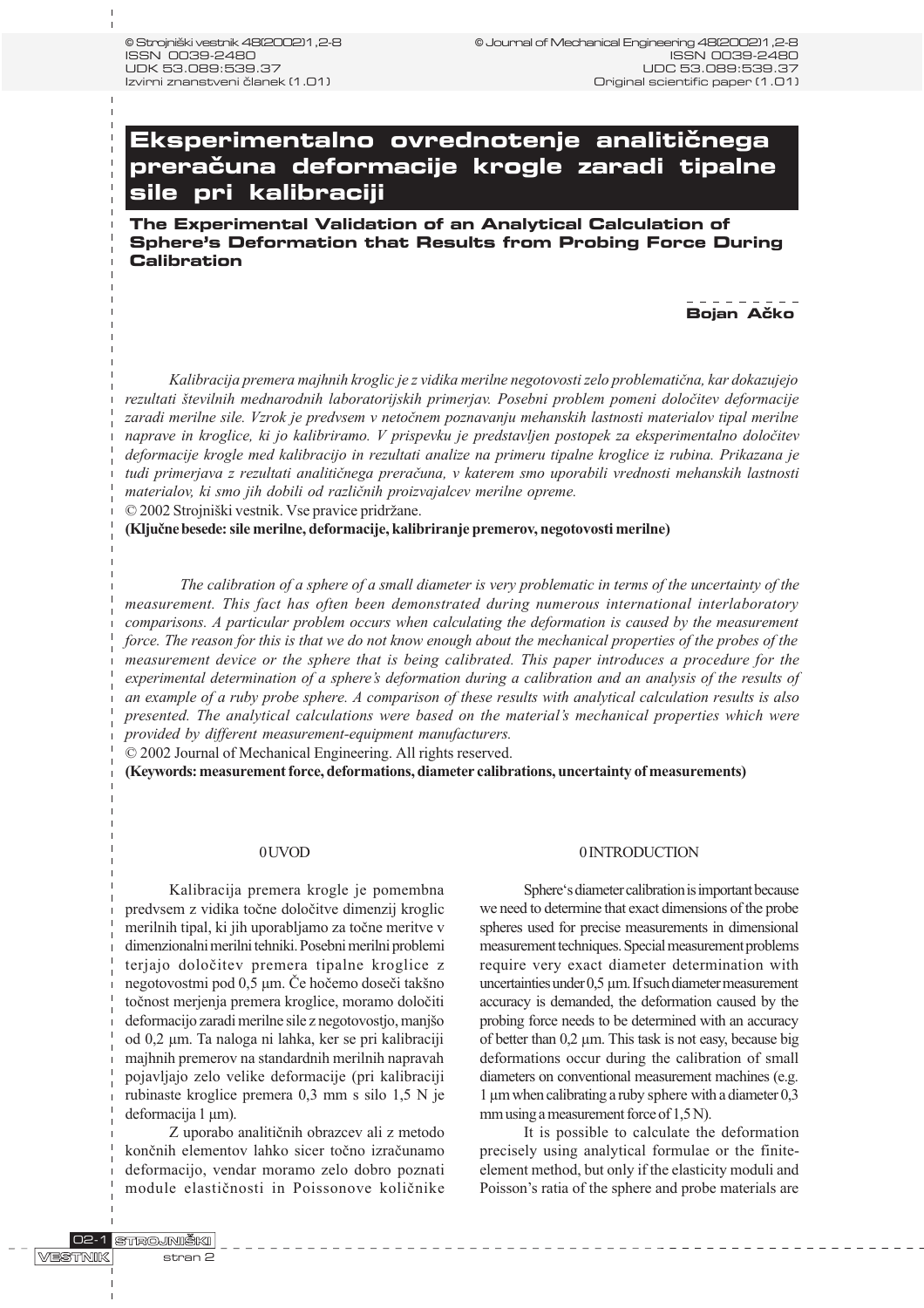materialov tipal merilne naprave in kroglice, ki ju kalibriramo. To pa je v praksi velik problem, ker tudi proizvajalci merilne opreme v mnogih primerih ne navajajo toènih vrednosti. Da bi lahko ovrednotili negotovost analitiènega izraèuna, smo se odloèili za izvedbo eksperimentalne meritve kroglic razliènih premerov s stopnjevanjem merilne sile.

## 1 ANALITIÈNI IZRAÈUN DEFORMACIJE

Zaradi merilne sile F, ki deluje na kroglico, se pojavi deformacija, ki je enaka vsoti sploščitve kroglice in vgrezu kroglice v merilno površino tipala ([1] in [4]). Na sliki 1 je predstavljen primer deformacije pri tipanju z eno merilno površino (enotočkovno tipanje). Razdalja med toèko, v kateri deluje merilna sila, in merilno površino ni enaka premeru kroglice, ampak je zmanjšana za vrednost x, ki pomeni deformacijo. V primeru dvotoèkovnega tipanja je ta deformacija dvakrat večja.

known exactly. This can, however, be a great problem because measurement-equipment producers do not usually give the exact values. In order to be able to evaluate the uncertainty of the analytical calculation, we decided to perform an experiment with spheres of different diameters, which were measured with different measurement forces.

# 1 ANALYTICAL DEFORMATION CALCULATION

The measurement force F on the sphere causes a deformation, which is the sum of the sphere's deformation and the indentation into the probe surface ([1] and [4]). Figure 1 shows an example of probing with one measuring surface (one-point probing). The distance between the probing surface and the point where measurement force is acting is not equal to the sphere's diameter. It is reduced by an amount x, which represents the deformation. In the case of two-point probing this deformation is twice as big.



Sl. 1. Deformacija krogle in merilne površine tipala zaradi merilne sile Fig. 1. Deformations of a sphere and a probe surface, caused by a measurement force

Deformacijo x za enotočkovno tipanje [1] izraèunamo po enaèbi:

The deformation  $x$  for one-point probing  $[1]$ is calculated using equation:

$$
x = 1,04\sqrt[3]{\frac{F^2 C_E^2}{d}}
$$
 (1).

Količnik  $C<sub>F</sub>$  v enačbi (1) opisuje mehanske lastnosti materialov:

The factor  $C<sub>r</sub>$  in equation (1) describes the mechanical properties of the materials:

$$
C_E = \frac{1 - v_1^2}{E_1} + \frac{1 - v_2^2}{E_2}
$$
 (2).

V preglednici 1 je predstavljenih nekaj rezultatov izraèunov za primer, ko je merjena kroglica iz rubina, tipali merilne naprave pa iz karbidne trdine. Iz preglednice je lepo razvidno, da so deformacije kritiène pri merjenju majhnih premerov.

#### 1.1 Negotovost izraèuna deformacije

Izraèunane vrednosti deformacije v preglednici 1 so toène ob predpostavki, da so toèni podatki za modula elastičnosti  $E_{1}$  in  $E_{2}$  in Poissonova količnika  $\frac{1}{1}$  in  $\frac{1}{2}$  v enačbi (2) in uporabljeno silo F (en. 1). V praksi moramo predpostaviti, da teh podatkov ne poznamo absolutno točno. Še najbolj zanesljivo lahko

Table 1 presents some calculation results for the case where a ruby sphere is measured using hard metal probes. These results demonstrate clearly that deformations are critical for small sphere's diameters.

#### 1.1 Uncertainty of the deformation calculation

The calculated values in Table 1 are only exact if the data for the elasticity moduli  $(E_1$  and  $E_2$ ), and Poisson's ratia ( $\frac{1}{1}$  and  $\frac{1}{2}$  in equation 2) and the force (F in Equation 1) are known with absolute accuracy. In reality this is never the case and we shall assume that these data are not known exactly. The most accurate

> STROJNIŠKI 02-1 **MESTINIK** stran 3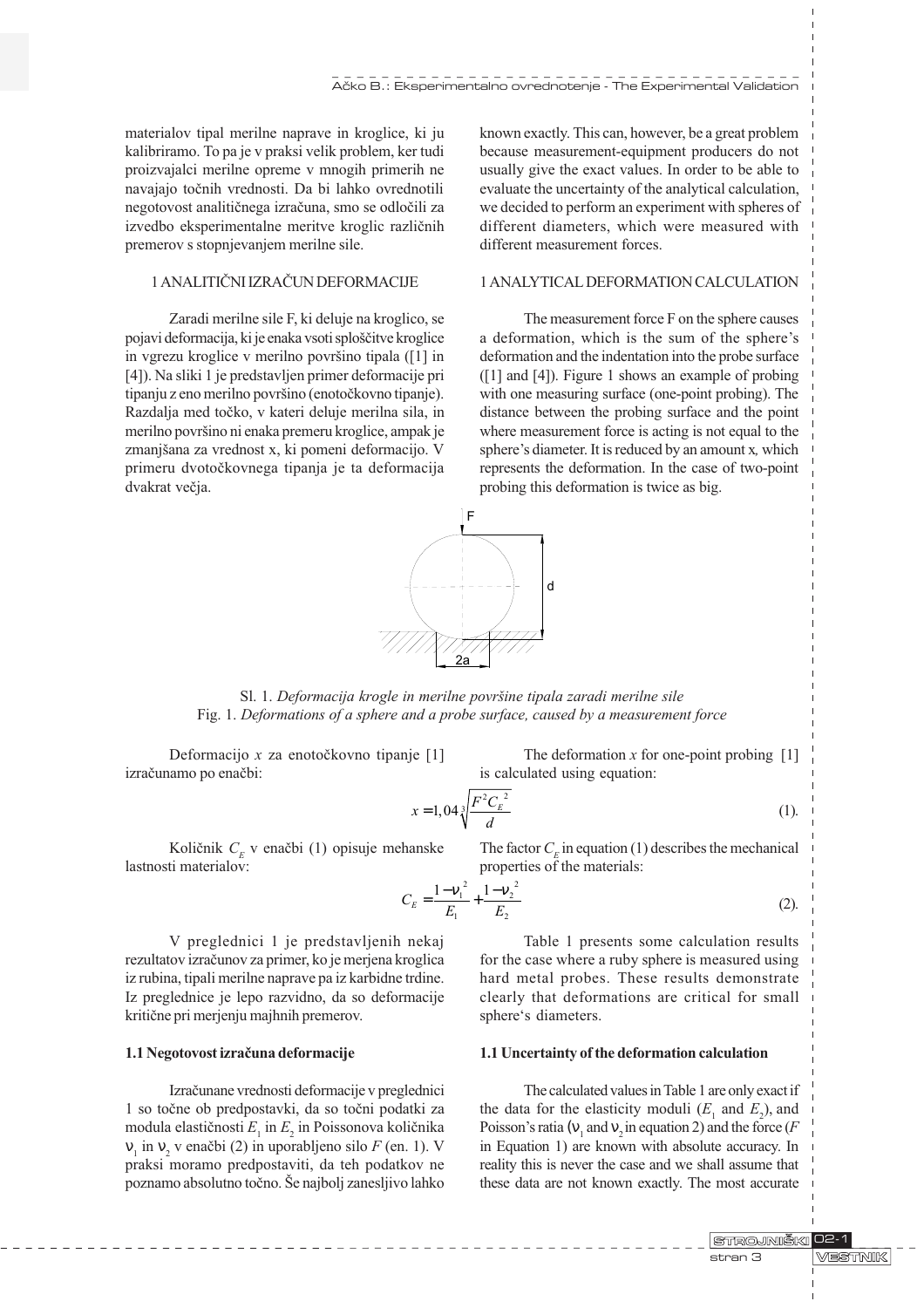Preglednica 1. Deformacije pri merjenju kroglice iz rubina s tipali iz karbidne trdine za različne premere merjene kroglice in razliène tipalne sile

Table 1. Deformations during ruby sphere measurement by using hard metal probes for different ball diameters and different measurement forces

| $x - \mu m$ |         |        |        |        |        |        |        |        |        |        |  |  |
|-------------|---------|--------|--------|--------|--------|--------|--------|--------|--------|--------|--|--|
| $d$ mm      | $F$ - N |        |        |        |        |        |        |        |        |        |  |  |
|             | 0,1     | 0,2    | 0,5    | 0,7    | 0,8    |        | 1,5    | 2      | 5      | 10     |  |  |
| 0,1         | 0,2372  | 0,3766 | 0,6937 | 0,8681 | 0,9490 | 1,1012 | 1,4429 | 1,7480 | 3,2198 | 5,1112 |  |  |
| 0,2         | 0,1883  | 0.2989 | 0,5506 | 0,6890 | 0,7532 | 0,8740 | 1,1453 | 1,3874 | 2,5556 | 4,0567 |  |  |
| 0,3         | 0,1645  | 0,2611 | 0,4810 | 0,6019 | 0,6580 | 0,7635 | 1,0005 | 1,2120 | 2,2325 | 3,5439 |  |  |
| 0,4         | 0.1495  | 0,2372 | 0,4370 | 0,5469 | 0,5978 | 0,6937 | 0,9090 | 1,1012 | 2,0284 | 3,2198 |  |  |
| 0,5         | 0,1387  | 0,2202 | 0,4057 | 0,5077 | 0,5550 | 0,6440 | 0,8438 | 1,0222 | 1,8830 | 2,9890 |  |  |
| 0,7         | 0,1240  | 0,1969 | 0,3626 | 0,4538 | 0,4961 | 0,5756 | 0,7543 | 0,9138 | 1,6832 | 2,6719 |  |  |
| 1           | 0,1101  | 0,1748 | 0,3220 | 0,4030 | 0,4405 | 0,5111 | 0,6698 | 0,8113 | 1,4945 | 2,3724 |  |  |
| 1,5         | 0,0962  | 0,1527 | 0,2813 | 0,3520 | 0,3848 | 0,4465 | 0,5851 | 0,7088 | 1,3056 | 2,0725 |  |  |
| 2           | 0.0874  | 0,1387 | 0,2556 | 0,3198 | 0,3496 | 0,4057 | 0,5316 | 0,6440 | 1,1862 | 1,8830 |  |  |
| 5           | 0.0644  | 0,1022 | 0,1883 | 0,2356 | 0,2576 | 0,2989 | 0,3917 | 0,4745 | 0.8740 | 1,3874 |  |  |

doloèimo merilno silo, ki jo v veèini primerov ustvarimo z utežjo. To utež lahko zelo točno izmerimo, preostane le doloèena sila trenja vrvice, prek katere je utež vezana na tipalo.

Èe predpostavimo, da lahko silo doloèimo z relativnim pogreškom 5%, module elastičnosti in Poissonove količnike pa z relativnim pogreškom 10%, se pri izraèunu deformacije za silo 1,5 N in premer kroglice 0,3 mm pojavi razpon rezultatov 0,18 µm. Ker ne poznamo statistiène porazdelitve rezultatov, predpostavimo po celotnem intervalu enako verjetnost, kar pomeni, da je porazdelitev pravokotna. Standardno negotovost ([2], [3] in [5]) izraèunamo po enačbi:

$$
u = 0,09 \ \mu m / \sqrt{3} = 0,05 \ \mu m
$$

Ker so vrednosti relativnih pogreškov zgolj predpostavke, sta izraèunana srednja vrednost deformacije in standardna negotovost vprašljivi. Zato smo skušali s preskusom dokazati pravilnost omenjenih izraèunov.

# 2 PRESKUSNA DOLOÈITEV DEFORMACIJE

# 2.1 Opis preskusa

Preskus smo izvedli na univerzalni dolžinski merilni napravi Carl Zeiss ULM 01-600C. Uporabili smo 2 ravni tipali iz karbidne trdine (eno tipalo je pomièno oz. merilno, drugo pa fiksno in rabi kot naslon), za dolžinski merilni sistem smo uporabili laserski interferometer HP 5528 A [5] . Za vzpostavitev osnovne merilne sile smo uporabili originalno ute merilne naprave z maso 150 g, ta ustvari merilno silo prek vrvice, ki je pritrjena na merilno tipalo. Merilno silo smo stopnjevali tako, da smo osnovni uteži

Since the values of the relative errors are only assumptions, the validity of the calculated deformation and the standard uncertainty are doubtful. Therefore, an experiment was performed in order to prove the correctness of the above calculations.

(3).

data is the measurement force, which is usually established with an appropriate weight. This weight can be measured very precisely, the only problem is the friction of the rope that binds the weight to the probe. If it is assumed that the force can be determined with a relative error of 5% and the material properties (elasticity moduli and Poisson's ratia) with a relative error of 10%, the result span of the deformation calculation for a probing force of 1,5 N and a sphere's diameter of 0,3 mm would be  $0,18 \mu m$ . Since the statistical distribution is not known, an equal probability is assumed for the whole interval (rectangular distribution). The standard uncertainty  $([2], [3]$  and  $[5]$ ) is calculated using equation:

# 2 EXPERIMENTAL DETERMINATION OF DEFORMATION

#### 2.1 Description of the experiment

The experiment was performed on a Carl Zeiss ULM 01-600C universal measurement device. Two hard metal probes (one moving res. measuring probe and one fixed probe) were used with a linear measurement system that was based on a HP 5528 A laser interferometer [5]. The basic measurement force came from a weight of 150 g that was bound to the measuring probe with a rope. The force was then increased by adding 10 g weights, which were made especially for this experiment, to the 150 g weight.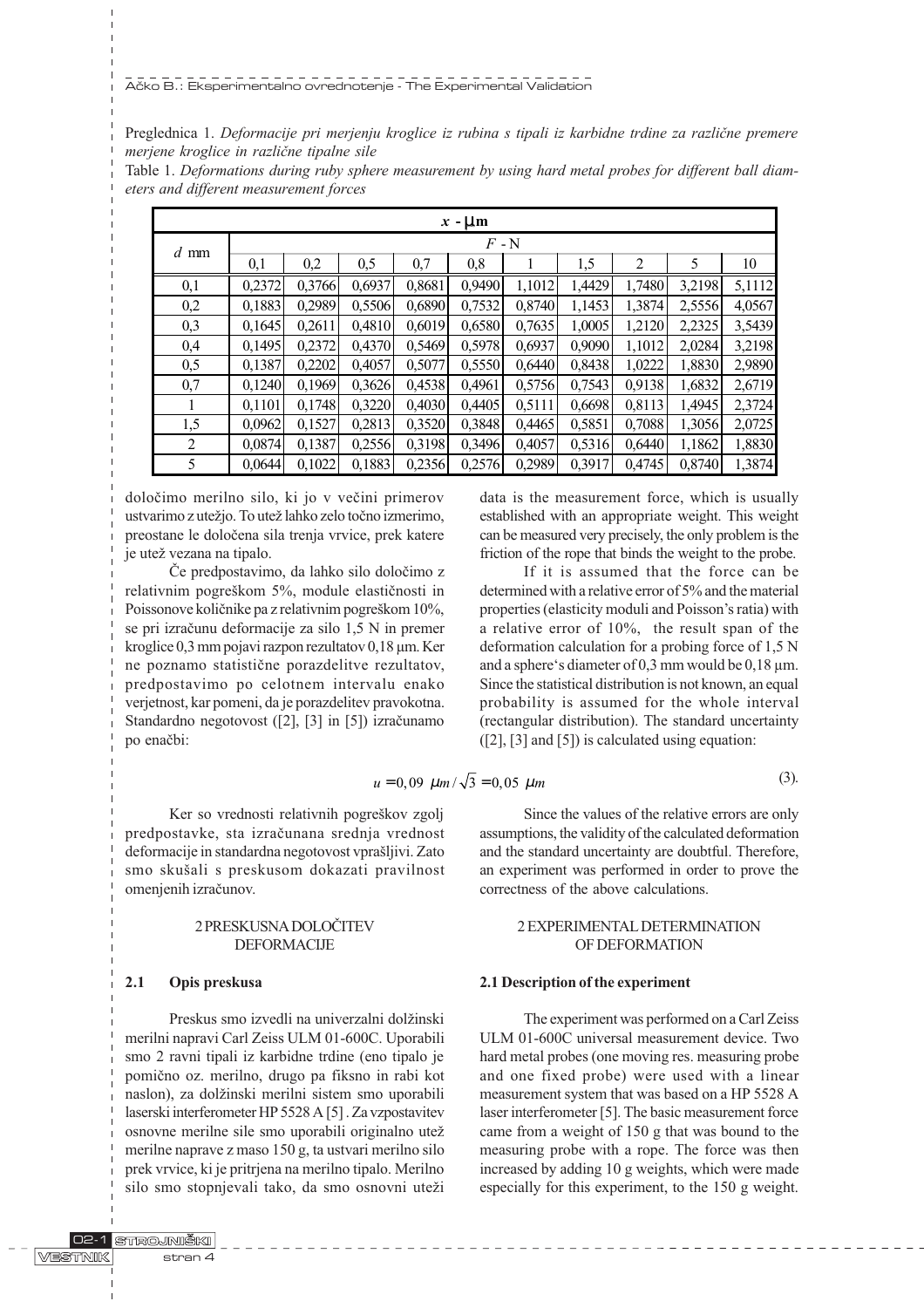dodajali uteži z maso 10 g, ki smo jih izdelali posebej za ta namen. Takšnih uteži je bilo 10, pred uporabo pa smo jih stehtali s standardno negotovostjo 10 mg. Merili smo tipalne kroglice iz rubina premerov 0,8 mm, 1 mm, 1,35 mm, 2 mm in 5 mm. Premere posameznih kroglic, ki smo jih izmerili z razliènimi merilnimi silami, smo med seboj primerjali in na podlagi te primerjave izraèunali deformacije. Te deformacije smo primerjali z deformacijami, ki smo jih izraèunali po analitiènih obrazcih [1].

#### 2.2 Izvedba preskusa

Vsako kroglico smo najprej izmerili z osnovno merilno silo 1,5 N, potem pa smo silo stopnjevali v desetih stopnjah po 0,1 N (dodajali smo uteži mase 10 g na osnovno utež). Meritev smo pri vsaki merilni sili ponovili 5-krat, celotno serijo meritev smo potem še enkrat ponovili, tako da smo za vsak premer in vsako merilno silo dobili 10 merilnih vrednosti. Po izvedbi ene serije meritev smo meritev vedno ponovili pri osnovni sili, da smo ocenili vpliv naključnih pogreškov na rezultate. Uporabili smo le tiste vrednosti, pri katerih sprememba med prvo in zadnjo meritvijo ni bila večja od 0,1 µm.

Skupna standardna negotovost meritve dolžine z laserskim interferometrom [5] v nadzorovanih razmerah, ki smo jo toèno ovrednotili že v mnogih akreditiranih kalibracijskih postopkih, je znašala:  $u = 0.01 \mu m$  in je bila pri vrednotenju deformacij praktièno zanemarljiva.

Primer beleženja rezultatov meritev za kroglico premera 1 mm je prikazan v preglednici 2.

There were ten such 10-g weights, each with a standard uncertainty of 10 mg. Ruby probe spheres with diameters of 0,8 mm, 1 mm, 1,35 mm, 2 mm, and 5 mm were measured. Each individual diameter was measured using different probing forces, the results were compared, and the deformations were calculated. These deformations were compared with the deformations that were calculated using analytical formulae [1].

## 2.2 Performance of the experiment

Each sphere was first measured with the initial force of 1,5 N. Subsequently, the force was increased in ten steps of 0,1 N (weights of 10 g were put on the 150 g weight). The measurement was repeated five times for each measurement force. After this the whole procedure was repeated once again, so that ten measurement values were obtained for each measurement force. After a single series of measurements was finished, the measurement was repeated with the 150-g weight in order to evaluate the influence of random deviations on the result. Only the values where the difference between the first and the last measurement did not exceed 0.1 µm were taken into account.

The combined standard uncertainty of the length measurement using the laser interferometer under the controlled environmental conditions [5], which was already precisely evaluated in many accredited calibration procedures, was:  $u = 0.01 \, \mu \text{m}$  and was practically negligible for the deformation evaluation.

An example of the measurement result record for the 1-mm sphere's diameter is shown in Table 2.

| Utežšt.                 | Masa             | Razbirek/Indication - µm |                |                |         |                |  |  |  |
|-------------------------|------------------|--------------------------|----------------|----------------|---------|----------------|--|--|--|
| Weight No.              | Mass             | M <sub>1</sub>           | M <sub>2</sub> | M <sub>3</sub> | M4      | M <sub>5</sub> |  |  |  |
|                         | 150 <sub>g</sub> | $-0,06$                  | $-0,05$        | $-0,05$        | $-0,06$ | $-0,03$        |  |  |  |
| $\overline{2}$          | 160 <sub>g</sub> | $-0,08$                  | $-0,08$        | $-0,09$        | $-0,09$ | $-0,08$        |  |  |  |
| 3                       | 170 g            | $-0,1$                   | $-0.11$        | $-0,14$        | $-0,14$ | $-0.1$         |  |  |  |
| 4                       | 180 g            | $-0,14$                  | $-0,14$        | $-0,17$        | $-0,16$ | $-0,11$        |  |  |  |
| 5                       | 190 g            | $-0,18$                  | $-0,17$        | $-0,21$        | $-0,17$ | $-0,15$        |  |  |  |
| 6                       | 200 g            | $-0,22$                  | $-0,19$        | $-0,25$        | $-0,2$  | $-0,16$        |  |  |  |
| 7                       | 210 g            | $-0,25$                  | $-0,23$        | $-0.3$         | $-0,26$ | $-0.18$        |  |  |  |
| 8                       | 220 g            | $-0,26$                  | $-0,27$        | $-0,32$        | $-0,32$ | $-0,2$         |  |  |  |
| 9                       | 230 g            | $-0,28$                  | $-0,33$        | $-0,36$        | $-0,36$ | $-0,22$        |  |  |  |
| 10                      | 240 g            | $-0,33$                  | $-0.36$        | $-0.42$        | $-0,38$ | $-0,24$        |  |  |  |
| 11                      | 250 g            | $-0.36$                  | $-0.42$        | $-0.45$        | $-0.39$ | $-0,26$        |  |  |  |
| $\theta$                | 150 g            | $-0,07$                  | $-0,14$        | $-0,14$        | $-0,09$ | 0,06           |  |  |  |
| Razlika/Difference 11-0 |                  | $-0,29$                  | $-0,28$        | $-0,31$        | $-0,3$  | $-0,32$        |  |  |  |

Preglednica 2. Rezultati ene serije meritev za kroglico premera 1 mm Table 2. Results of one series of measurements for a sphere's diameter of  $1 \text{ mm}$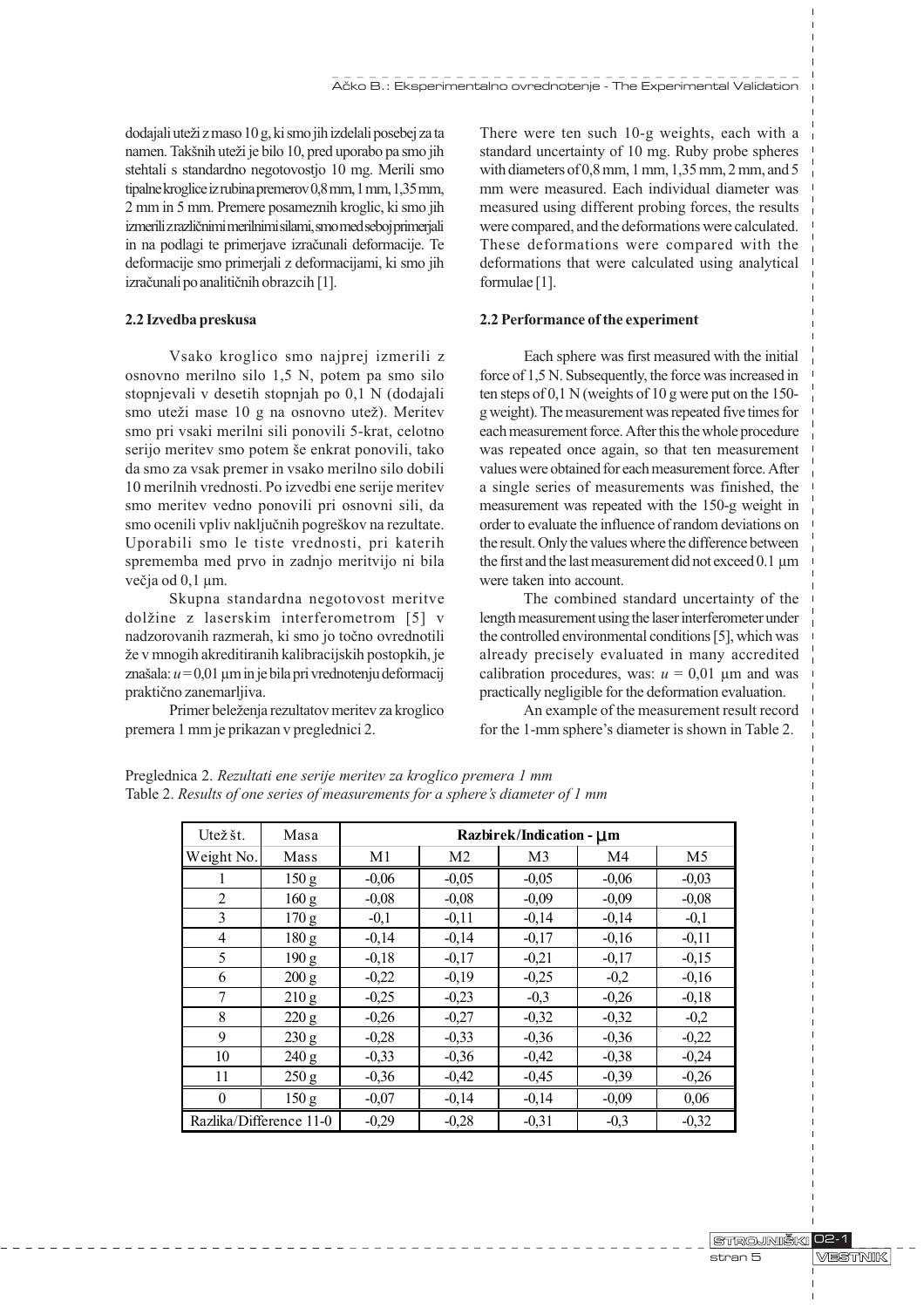# 2.3 Rezultati meritev

Pri preraèunu deformacij smo predpostavili, da je premer kroglice enak imenskemu premeru, kar v praksi seveda ne drži. Zato je izračunana deformacija pri sili 1,5 N netoèna in rabi le kot izhodièe za preraèun relativnih deformacij pri večjih obremenitvah. Izraèunane srednje deformacije iz dveh serij po 5 meritev so prikazane v preglednici 3.

# 2.3 Measurement results

The sphere's diameter that was used in the deformation calculation was the nominal diameter, however, this is not the true value. Therefore, the calculated deformation for the force of 1,5 N was not exact and served only as a starting point for the calculation of the relative deformations with greater forces. Calculated mean deformations for a series of five measurements are shown in Table 3.

Preglednica 3. Srednje deformacije za različne premere kroglic in različne merilne sile Table 3. Mean deviations for different sphere's diameters and different measurement forces

| $x - \mu$ m |                    |        |                 |        |        |       |        |        |        |        |        |
|-------------|--------------------|--------|-----------------|--------|--------|-------|--------|--------|--------|--------|--------|
|             | $F$ - $\mathrm{N}$ |        |                 |        |        |       |        |        |        |        |        |
| $d$ mm      | 1,5                | 1,6    | 1,7             | 1,8    | 1,9    | 2     | 2,1    | 2,2    | 2,3    | 2,4    | 2,5    |
| 0,8         | 0,035              | 0,06   | 0,085           | 0,1    | 0,135  | 0,18  | 0,22   | 0,25   | 0,275  | 0,32   | 0,37   |
|             | 0,04               | 0,075  | 0,1             | 0,135  | 0,165  | 0,205 | 0,2275 | 0,2475 | 0,2675 | 0,3075 | 0,33   |
| 1,35        | 0.03               | 0,0525 | 0,075           | 0,1025 | 0,12   | 0,145 | 0,17   | 0,2075 | 0,235  | 0,275  | 0,305  |
| 2           | 0.05               | 0.0875 | 0,105           | 0,13   | 0,1575 | 0,19  | 0,2325 | 0,275  | 0.3    | 0,32   | 0,3675 |
|             | 0,035              |        | $0,0675$ 0.0975 | 0,1325 | 0,16   | 0,18  | 0,2125 | 0,24   | 0,2675 | 0,29   | 0,305  |

Standardno negotovost tega izraèuna lahko izrazimo kot eksperimentalni standardni odmik ([2] in [3]), ki ga izraèunamo iz desetih merilnih vrednosti za vsako kroglico in vsako merilno silo. Vrednosti so zbrane v diagramu na sliki 2. Iz diagrama je razvidno, da imamo največ težav prav pri kroglicah majhnega premera, kjer so tudi deformacije najveèje. Vendar pa je negotovost vedno precej nižja od spremembe deformacije.

# 3 PRIMERJAVA PRESKUSNIH VREDNOSTI DEFORMACIJ Z IZRAÈUNANIMI ODMIKI

Primerjava rezultatov meritev in izraèunanih rezultatov kaže, da so predpostavke glede

The standard uncertainty for this calculation can be expressed as a standard deviation ([2] and [3]) calculated from ten measurement values for each sphere's diameter and each measurement force. The values are collected in the diagram in Figure 2. This diagram shows that most of the problems occur at small diameters where the deformations are the biggest. However, the uncertainty is, in all cases, much lower than the change of the deformation.

# 3 COMPARISON OF THE EXPERIMENTAL AND CALCULATED DEFORMATION DEVIATIONS

A comparison of the measurements and the calculated values proves that the assumptions



Sl. 2. Standardni odmiki izmerjenih deformacij Fig. 2 Standard deviations of measured deformations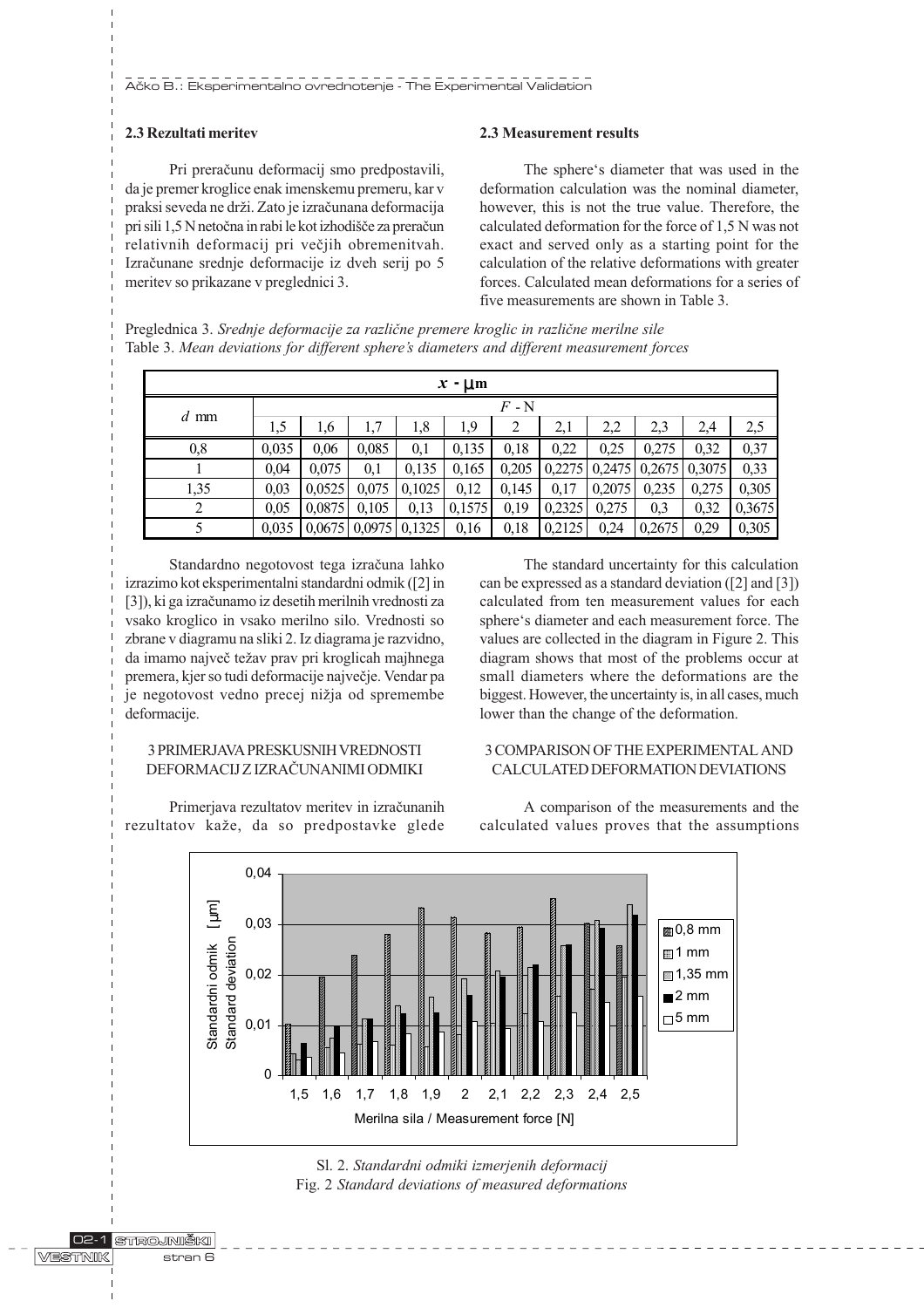negotovosti doloèanja deformacije, ki smo jih navedli v toèki 1.1, realne. Sklepamo lahko tudi, da z analitičnim preračunom ne presežemo določenega deleža skupne standardne negotovosti, ki sme znašati največ 0,2 µm. Slika 3 prikazuje primerjavo za kroglico s premerom 0,8 mm, slika 4 pa za kroglico s premerom 1,35 mm.

regarding the uncertainty of the deformation determination stated in section 1.1 are realistic. It can also be concluded that the supposed uncertainty contribution of less than 0,2 µm is not exceeded in the analytical calculation. Figure 3 shows a comparison for the sphere's diameter of 0,8 mm and Figure 4 for the diameter of 1,35 mm.



Sl. 3. Primerjava izraèunanih in izmerjenih deformacij za kroglico premera 0,8 mm Fig. 3. Comparison of calculated and measured deformations for the sphere's diameter of  $0,8$  mm

Najveèja razlika, ki se pojavi na obravnavanem obmoèju sile, je 0,05 µm, kar je na ravni negotovosti izraèunanih srednjih vrednosti izmerjenih deformacij. Pri kroglicah veèjih premerov (npr. 5 mm) se pojavi najveèja razlika 0,15 µm, vendar pa pri teh kroglicah deformacija ni kritièna.

The greatest difference in the whole range is  $0.05 \mu m$ , which is approximately the level of the uncertainty of the calculated mean values of the measured deviations. The maximum difference for the bigger sphere's diameters (e.g. 5 mm) is  $0,15 \mu m$ , but the deformation is not critical at these diameters.



Sl. 4. Primerjava izraèunanih in izmerjenih deformacij za kroglico premera 1,35 mm Fig. 4. Comparison of calculated and measured deformations for the sphere's diameter of 1,35 mm

## 4 SKLEP

S preskusno doloèitvijo deformacije pri merjenju premerov majhnih kroglic z metodo mehanskega dvotočkovnega tipanja smo želeli pokazati pravilnost ocene negotovosti izraèuna z analitiènimi obrazci. Predpostavke o oceni obmoèij, v katerih lahko prièakujemo prave vrednosti mehanskih lastnosti materialov, so se pokazale kot zelo

#### 4 CONCLUSION

The aim of the experimental determination of the deformation during the measurement of small sphere's diameters with the method of mechanical twopoint probing was to show the correctness of the uncertainty estimation of the analytical calculation. Assumptions about estimating intervals in which true values of the material's mechanical properties can be